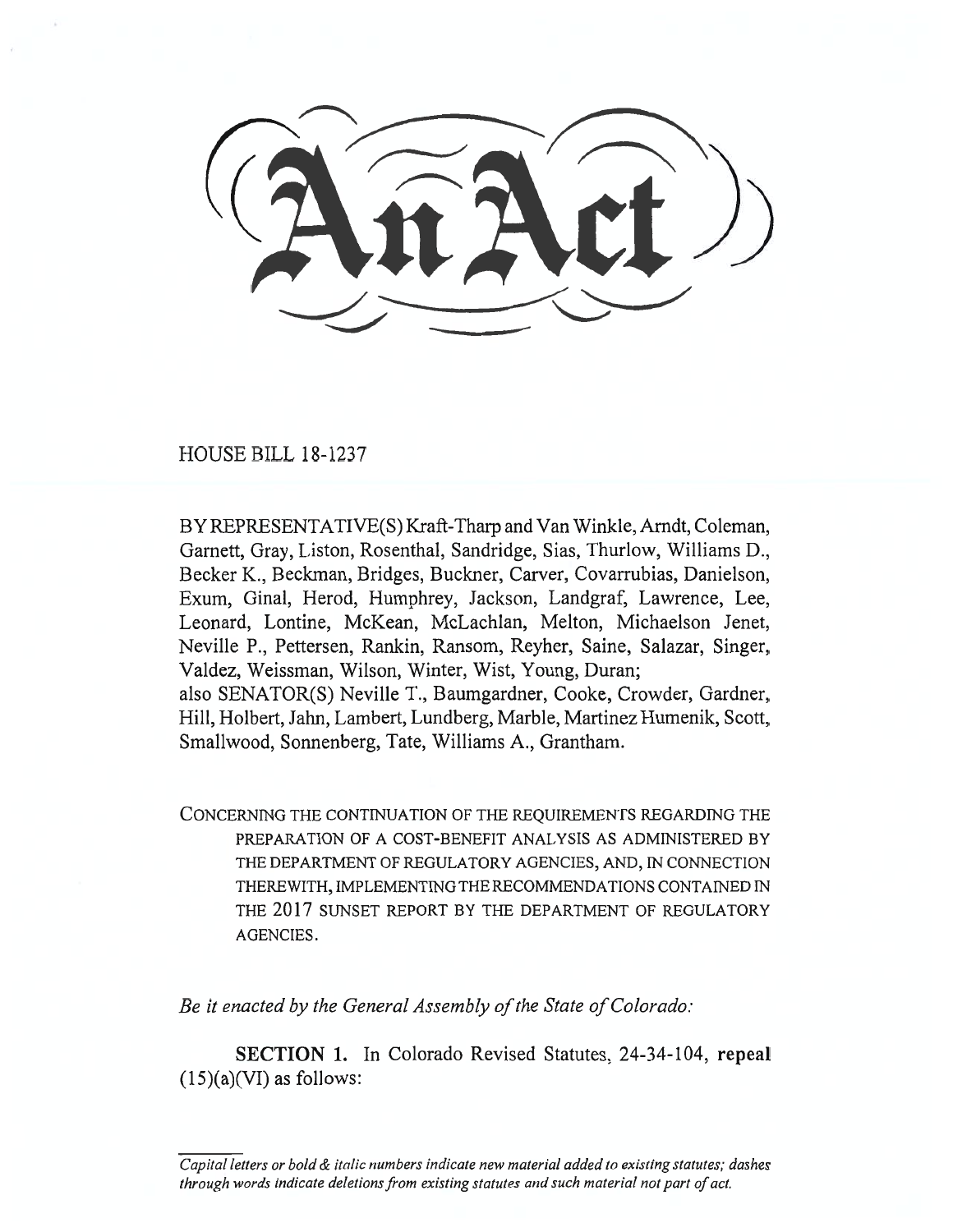**24-34-104. General assembly review of regulatory agencies and functions for repeal, continuation, or reestablishment - legislative declaration - repeal.** (15) (a) The following agencies, functions, or both, will repeal on September 1, 2018:

(VI) The requirements and procedures regarding the preparation of a cost-bcncfit analysis spccificd in scction 24-4-103(2.5),

**SECTION 2.** In Colorado Revised Statutes, 24-4-103, **repeal**  (2.5)(f); and **add** (2.5)(g) as follows:

**24-4-103. Rule-making - procedure - definitions - statutory**   $citation correction - repeat. (2.5) (f) ~~(I)~~ This subsection (2.5) is repeated;$ effective September 1, 2018.

 $(H)$  Prior to such repeal, the provisions regarding the preparation of a cost-benefit analysis pursuant to this subsection (2.5) shall be reviewed as provided for in section  $24 - 34 - 104$ .

(g) EACH STATE RULE-MAKING AGENCY WITH A WEBSITE CONTAINING RULE-MAKING INFORMATION SHALL INCLUDE THE FOLLOWING INFORMATION ON ITS WEBSITE:

(I) INFORMATION ABOUT THE COST-BENEFIT ANALYSIS PROCESS SET FORTH IN THIS SUBSECTION  $(2.5)$ ; AND

(II) A LINK TO THE ONLINE REGULATORY NOTICE ENROLLMENT FORM CREATED BY THE EXECUTIVE DIRECTOR OF THE DEPARTMENT OF REGULATORY AGENCIES OR THE EXECUTIVE DIRECTOR'S DESIGNEE AND LISTED ON THE DEPARTMENT'S WEBSITE.

**SECTION 3. Act subject to petition - effective date.** This act takes effect at 12:01 a.m. on the day following the expiration of the ninety-day period after final adjournment of the general assembly (August 8, 2018, if adjournment sine die is on May 9, 2018); except that, if a referendum petition is filed pursuant to section 1 (3) of article V of the state constitution against this act or an item, section, or part of this act within such period, then the act, item, section, or part will not take effect unless